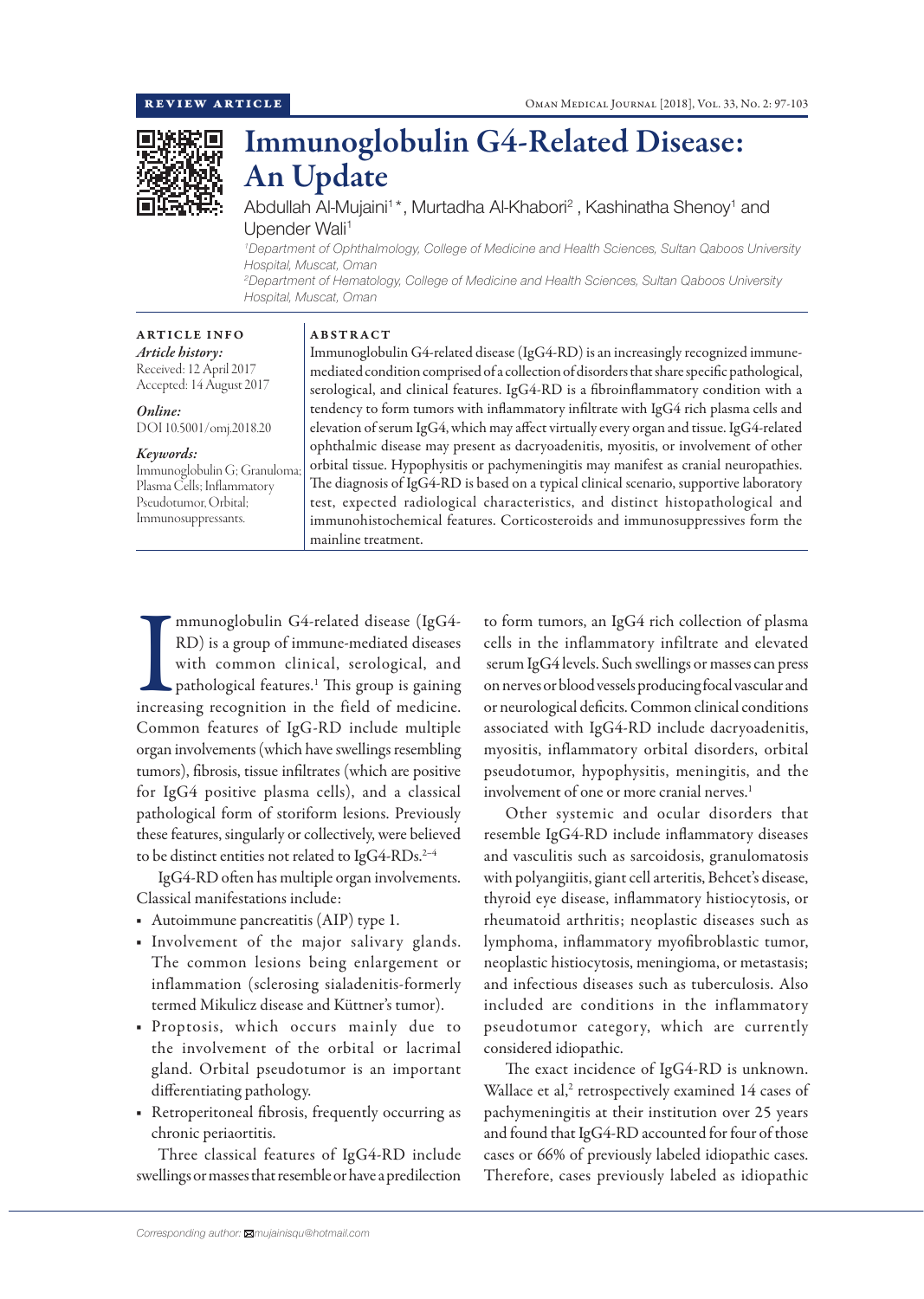inflammatory pseudotumor, should be re-examined for IgG4-RD (if the pathological sample is still available) or a repeat biopsy conducted.

## *Pathophysiology*

The exact pathophysiology of IgG4-RD is not yet clear. Many patients suffer from allergic or atopic conditions thereby suggesting a modified T-helper cell type 2 response. An underlying autoimmune mechanism most likely drives IgG4-RD, but no precipitating factors have yet been identified. There is a higher risk for IgG4-RD in certain genotypes and there is immune complex deposition and increase in regulatory CD25 T-cells. However, molecular mimicry by causing an autoimmune reaction to a foreign antigen may be important. *Escherichia coli* and *Helicobacter pylori* have been implicated as possible candidates for such mechanism in AIP. Production of inflammatory tissue T-cell cytokines by mast cells suggest their role in pathogenesis. $\rm ^4$  IgG is a large structure consisting of four subgroups. IgG4 comprises only 6% or less of that. Both IgG3 and IgG4 can cause bacterial opsonization, but IgG4 differs from IgG3 in that it cannot activate the complement.

## *Epidemiology*

Middle-aged males have more predilections for overall IgG4-RD. However, the gender ratio has been found to be almost equal to IgG4-related inflammatory disorders of the salivary glands (sialadenitis) and ophthalmic diseases.3,5

## *Organ manifestations*

With the recognition of IgG4-RD as an important and separate entity, the nomenclature for many mainly inflammatory systemic and ocular diseases has changed [Table 1].

Single or multiple organs can be involved in IgG4-RD. The presentation is usually subacute with the development of a localized mass or nodule as in the orbit, kidney, and lungs or diffuse enlargement of an organ such as the pancreas.<sup>1,6-8</sup> Takeuchi et al,<sup>4</sup> and Sah et al,<sup>9</sup> reported multiple organ involvements in 60–90% of patients with IgG4-related disorders. For a clinician, the clinical, histopathological, and laboratory (serum-related) similarities between IgG4-RD and sarcoidosis may be challenging. Sato et al, $^7$  reported that  $40\%$  of patients with IgG4-RD have lymphadenopathy and asthma or allergy-

## Table 1: IgG4-RD newly laid nomenclature.

| Old                                                                                  | <b>New</b>                                                                     |
|--------------------------------------------------------------------------------------|--------------------------------------------------------------------------------|
| Mikulicz's disease                                                                   | IgG4-related<br>dacryoadenitis and<br>sialadenitis                             |
| Sclerosing sialadenitis                                                              | Küttner's tumor, IgG4-<br>related submandibular<br>gland disease               |
| Inflammatory orbital<br>pseudotumor                                                  | IgG4-related orbital<br>inflammation or<br>orbital inflammatory<br>pseudotumor |
| Chronic sclerosing<br>dacryoadenitis                                                 | Lacrimal gland<br>enlargement, IgG4-<br>related dacryoadenitis                 |
| 'Idiopathic' retroperitoneal<br>fibrosis (Ormond's disease) and<br>related disorders | IgG4-related<br>retroperitoneal fibrosis,<br>IgG4-related mesenteritis         |
| Chronic sclerosing aortitis and<br>periaortitis                                      | IgG4-related aortitis or<br>periaortitis                                       |
| Riedel's thyroiditis                                                                 | IgG4-related thyroid<br>disease                                                |
| IgG4-related interstitial<br>pneumonitis and pulmonary<br>inflammatory pseudotumors  | IgG4-related lung disease                                                      |

*IgG4-RD: immunoglobulin G4-related disease.*

related symptoms, however, early in the course, they may be asymptomatic. Those with multiorgan disease often lose weight over months before they are correctly diagnosed. IgG4-RD is often recognized incidentally after an abnormal finding on imaging or histopathology examination of a tissue specimen. Hamano et al,<sup>10</sup> observed that in patients with AIP, extrapancreatic involvement might be common and varied; these include hilar lymphadenopathy (80%), extrapancreatic bile duct lesions (74%), lacrimal and salivary gland lesions (39%), hypothyroidism (22%), and retroperitoneal fibrosis (13%).

Orbital IgG4-related disorders are common in adults and have three classical features:

- The ocular adnexal tissues show typical lymphoplasmacytic infiltrations, which are IgG4 positive.
- Elevated serum IgG4 and IgE levels.
- Hypergammaglobulinemia.

Two entities that need to be differentiated from orbital IgG4-RD include idiopathic orbital inflammation and marginal zone B-cell lymphoma of orbital adnexal tissues because the treatment profiles of the diseases are different. Usually patients with orbital IgG4-RD present with chronic symptoms like lid swelling, proptosis usually mild or no signs of inflammation or periocular pain. Ocular motility is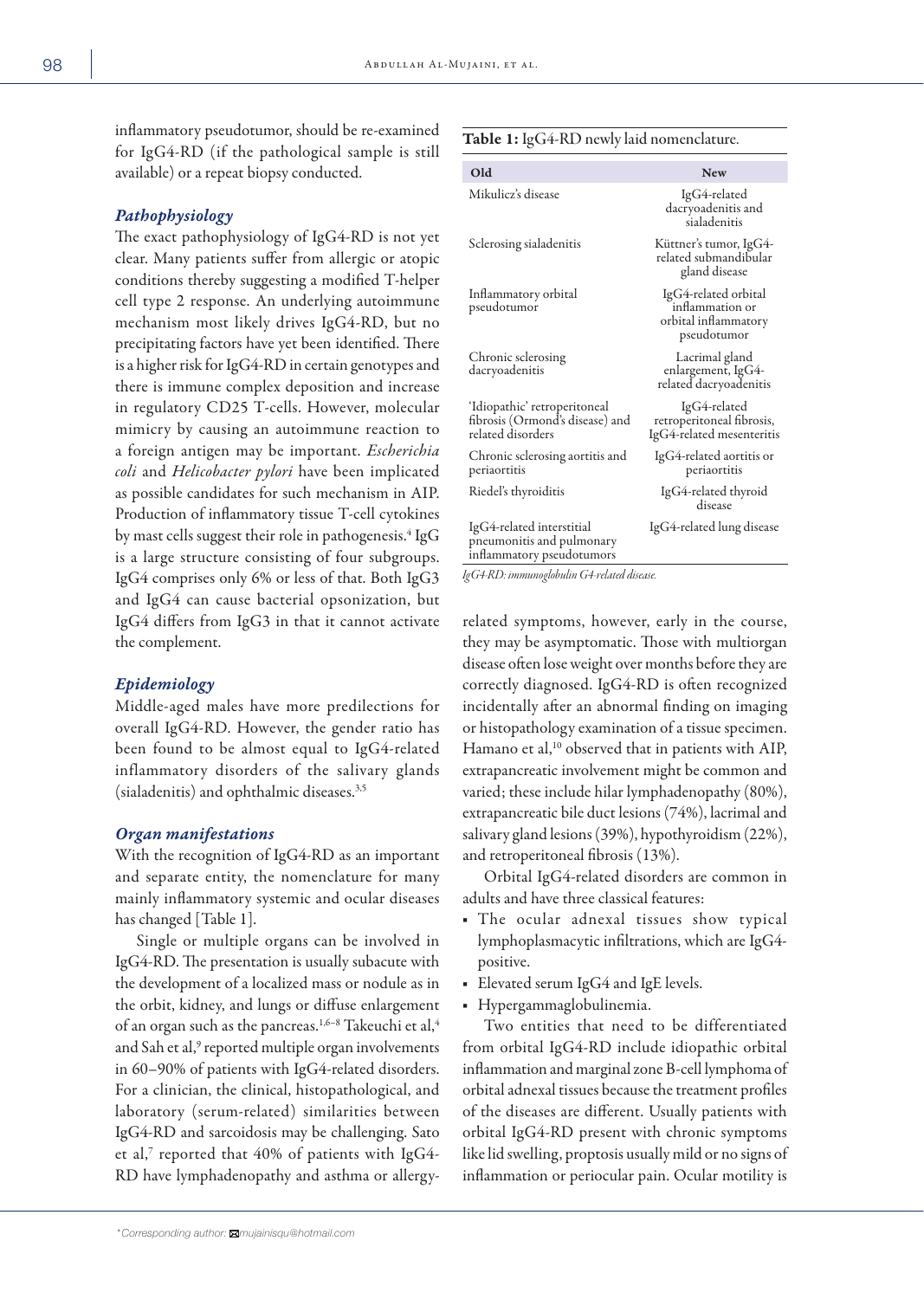restricted mildly if at all despite the presence of one or more enlargements of the large extraocular muscles.<sup>11</sup> There are generally no visual disturbances although they may occur due to apical orbital lesions. Imaging studies show infiltrative lesions in ocular adnexal tissues such as the lacrimal glands,<sup>12-14</sup> extraocular muscles,<sup>11,12</sup> infraorbital nerves,<sup>12</sup> optic nerve sheath,<sup>12</sup> lacrimal sac,<sup>12</sup> and even cavernous sinus or the intracranial extension.<sup>12</sup> Plaza et al,<sup>12</sup> studied a series of patients with orbital IgG4 disorders and found bilateral orbital lesions in 62% of cases, and bilateral lacrimal gland involvement in 48% of cases. It is important to differentiate idiopathic orbital inflammations and idiopathic orbital myositis from orbital IgG4-RD. The former two have unknown etiology and are associated with acute onset of signs and symptoms of orbital inflammation like periocular pain, swelling and redness of the eyelids, proptosis, ptosis, and ocular motility restrictions.15 These differ from the signs and symptoms of orbital IgG4-RD, which has a chronic course. However, some cases of idiopathic orbital inflammation may have an atypical presentation without acute onset and minimal signs of inflammation.

The histological features of ocular adnexal marginal zone B-cell lymphomas resemble those of orbital IgG4-RD. Nine percent of patients with ocular adnexal marginal zone B-cell lymphomas have infiltration of IgG4-positive plasma cells and elevated IgG4 serum levels.<sup>16,17</sup> However, the two entities can be differentiated by southern blot analysis, which shows light-chain restrictions by hybridization and immunoglobulin heavy chain gene rearrangements. Bijlsma et al,<sup>18</sup> indicated a possible link between ocular adnexal lymphomas and IgG4 related sclerosing dacryoadenitis. However, the causal relationship between lymphomas and IgG4- RD remains unclear.

Antineutrophil cytoplasmic antibody (ANCA) related vasculitis often infiltrates in ocular adnexal lesions. ANCA-related vasculitis includes nonspecific inflammatory lesions, and may also have abundant IgG4-positive plasma cells.<sup>19</sup> Orbital IgG4-RD differs from other IgG4-RD in the body in that it arises from non-glandular lesions and is not associated histologically with obliterative phlebitis.

## *Salivary and lacrimal gland involvement*

The common presentation is swelling due to enlargement of lacrimal and salivary glands, most frequent being parotid and submandibular glands. The most common clinical diagnosis is chronic sclerosing sialadenitis.20,21 These clinical conditions were previously wrongly labeled as subcategories of sclerosing sialadenitis.<sup>22</sup> Plaza et al,<sup>12</sup> reported that nearly 40% of patients with IgG4-related pancreatitis also have concomitant salivary or lacrimal gland involvement. They also reported a 17% incidence of AIP in patients with sialadenitis.<sup>12</sup> It has been observed sialadenitis often precedes AIP. The histopathological features in IgG4-related sialadenitis and dacryoadenitis include lymphoplasmacytic infiltrate, IgG4-positive cells, obliterative phlebitis, and fibrosis.<sup>23</sup> Raised serum IgE levels are also found along with elevated IgG4. Such histopathologic and laboratory findings help to distinguish between IgG4-related sialadenitis and sclerosing sialadenitis.

Masaki et al,<sup>21</sup> laid down four-point characteristic clinical features of IgG4-related sialadenitis, which help in differentiating this disease from sclerosing sialadenitis. These include:

- Mild dryness of mouth and eyes despite the marked involvement of salivary and lacrimal glands.
- Allergic rhinitis and bronchial asthma.
- IgG4-related autoimmune pancreatitis and interstitial nephritis (which occur in high frequency).
- Presence of autoantibodies like rheumatoid factor, antinuclear antibodies, anti-Sjögren's syndrome A and anti-Sjögren's syndrome B (which occur in low frequency).

Orbital pseudotumors may account for 25–50% of IgG4-RD group.<sup>24</sup> Lately, idiopathic orbital myositis has also been recognized as an IgG4 related entity.25

# *IgG4-related disorders affecting other body organs*

Multiple organ involvements in IgG4-RD is so varied, it resembles mimickers like sarcoidosis. There is a long list of tissues and organs involved in IgG4-RD and laying clinical and laboratory details of each one of them is beyond the parameters of this review. However, supporting references would help the reader in getting full details, bearing in mind that many such reports in the literature are based on single case reports or small case series. Some of the common and listed tissues and organs that can be afflicted with IgG4-RD are: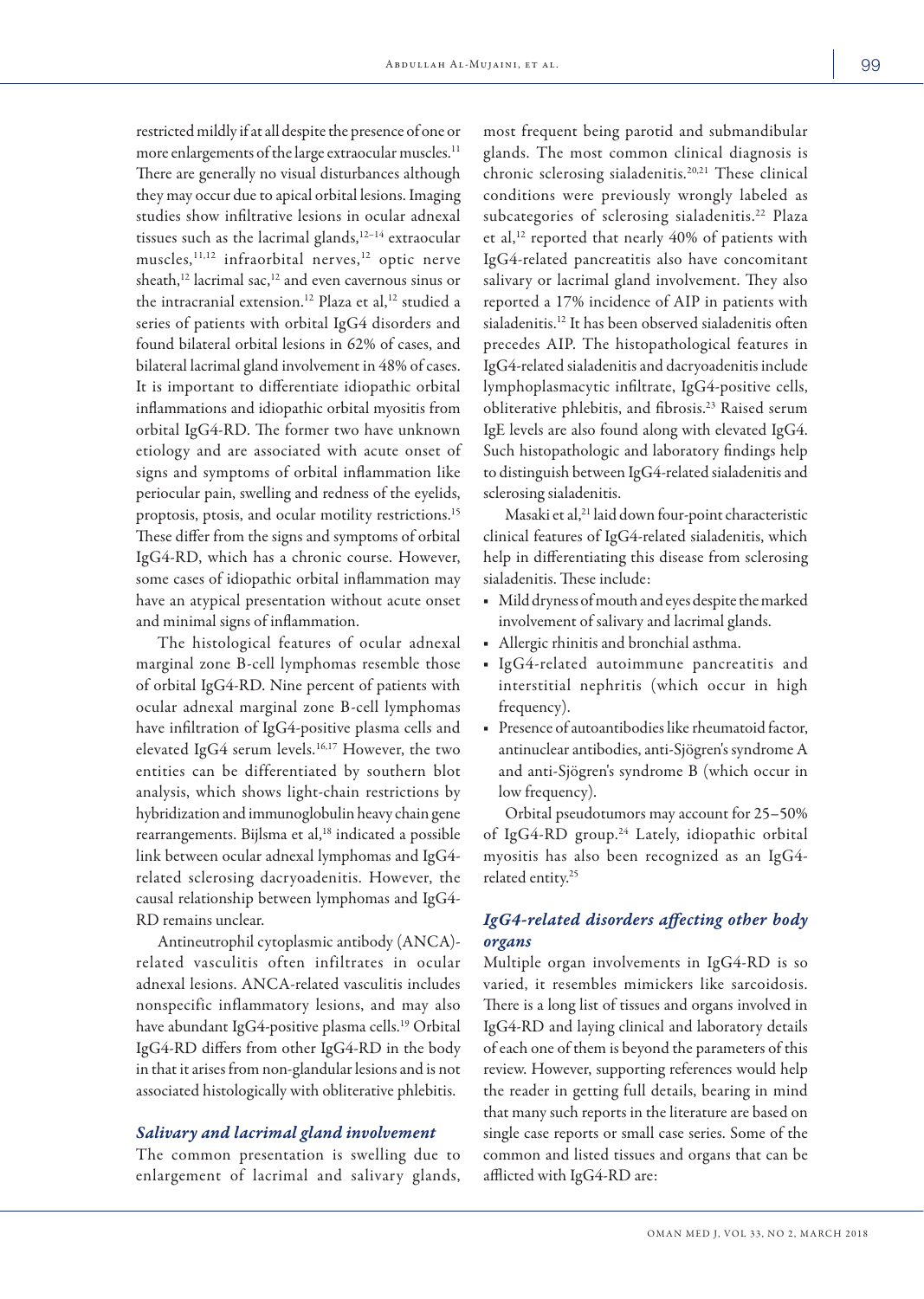- Lymph nodes (IgG4-related lymphadenopathy), which is very common in AIP  $(80\%).$ <sup>12</sup>
- Retroperitoneum (retroperitoneal fibrosis).<sup>26</sup>
- Mesenteries (sclerosing mesenteritis).<sup>27</sup>
- $\blacksquare$  Mediastinum (sclerosing mediastinitis).<sup>27</sup>
- Aorta and periaortic tissue (aortitis periaortitis).28
- Thyroid gland (IgG4-related thyroid disease, formerly called Reidel's thyroiditis) and variant of fibrous Hashimoto's thyroiditis.29
- Lungs and pleura (IgG4-related pulmonary disease).<sup>30,31</sup>
- Kidneys: Most common diagnosis is IgG4-related tubulointerstitial fibrosis.32,33
- Skin: Lesions are common in head and neck area. Common diagnosis is cutaneous pseudolymphoma.34,35
- Liver (IgG4-related hepatopathy). It resembles autoimmune hepatitis and inflammatory hepatic pseudotumor.36,37
- Stomach and pancreas (IgG4-related lymphoplasmacytic gastritis and IgG4-related autoimmune pancreatitis, respectively).38
- Breast (sclerosing mastitis and inflammatory pseudotumors of the breast).39,40
- Pituitary gland (IgG4-related hypophysitis). $41,42$
- Meninges (IgG4-related pachymeningitis).<sup>43,44</sup>
- Prostate (IgG4-related prostatitis).45
- Pericardium (IgG4-related constrictive pericarditis).  $46,47$
- Nasopharynx. 48,49
- Thoracic midline-destructive lesion.50

# *Diagnosis*

The clinical diagnosis of IgG4-RD is supported by laboratory investigations, imaging, histopathology, and immunohistochemistry. Elevated total IgG and IgG4 serum levels are the hallmarks of IgG4-RD. However, serum concentrations of IgG4 alone are not the diagnostic marker. Frulloni et al,<sup>51</sup> reported that 20–40% of patients with biopsy-proven IgG4-RD have normal IgG4 concentrations at the time of diagnosis even before the start of therapy. Carruthers et al,<sup>52</sup> estimated that elevation of serum IgG4 concentration had a sensitivity of 90% and specificity of 60% with a high negative predictive value of 96% but low positive predictive value of 34% in the diagnosis of IgG4-RD. Cerebrospinal fluid (CSF) analysis in patients with IgG4-RD of the central nervous system may reveal mild to moderate lymphocytic pleocytosis, a nonspecific

finding. Therefore, the main value of CSF testing in those cases is the exclusion of infection and cancer. Further, it is unclear how sensitive or specific IgG4 measurement in CSF really is.

Katsura et al,<sup>53</sup> reviewed the radiological features of the head, neck, and brain of 17 histopathologically confirmed cases of IgG4-RD, which included computed tomography (CT) and magnetic resonance imaging (MRI). The general radiological features found included well-defined soft tissue masses showing homogeneous attenuation/signal intensity which enhanced homogeneously. Erosive and sclerotic changes without destruction were seen in bones adjacent to the lesions. Diffuse thickening of the dura mater was also seen. Lacrimal, salivary, and pituitary glands were preferentially affected. Cranial nerves, mainly the trigeminal nerve, show perineural spread. Hardy et al,<sup>54</sup> found enlargement of the infraorbital nerve and canal in patients with both IgG4-RD and benign reactive lymphoid hyperplasia with orbital involvement.

# *Diagnostic criteria*

A consensus statement from a multinational expert group on IgG4-RD laid guidelines for the diagnosis of the disease. The classical histopathological features consist of a triad of lymphoplasmacytic infiltrate, storiform fibrosis, and obliterative phlebitis. Tissue eosinophilia and raised IgG4 positive plasma cells add to the accuracy of diagnosis. Tissue certain parameters (like IgG4 cell counts and IgG to IgG4-positive cell ratio) form second-line in confirmation of the histopathological diagnosis.<sup>21,55</sup> Tissue diagnosis requires a minimum of 30–50 IgG4-positive cells per high power field (HPF). This is not mandatory, for example, for kidney tissue even 10 IgG4-positive cells per HPF may be sufficient to aid diagnosis.55

# *Establishing the diagnosis after the initial assessment*

The following recommendations have been laid to confirm the diagnosis of IgG4-RD after the preliminary evaluation:

- Imaging: This may require CT scans, positron emission tomography and MRI of the affected tissues and organs.
- Urinalysis in IgG4-related tubulointerstitial nephritis (TIN).
- Serology mainly for complement levels  $(C3, C4)$ .

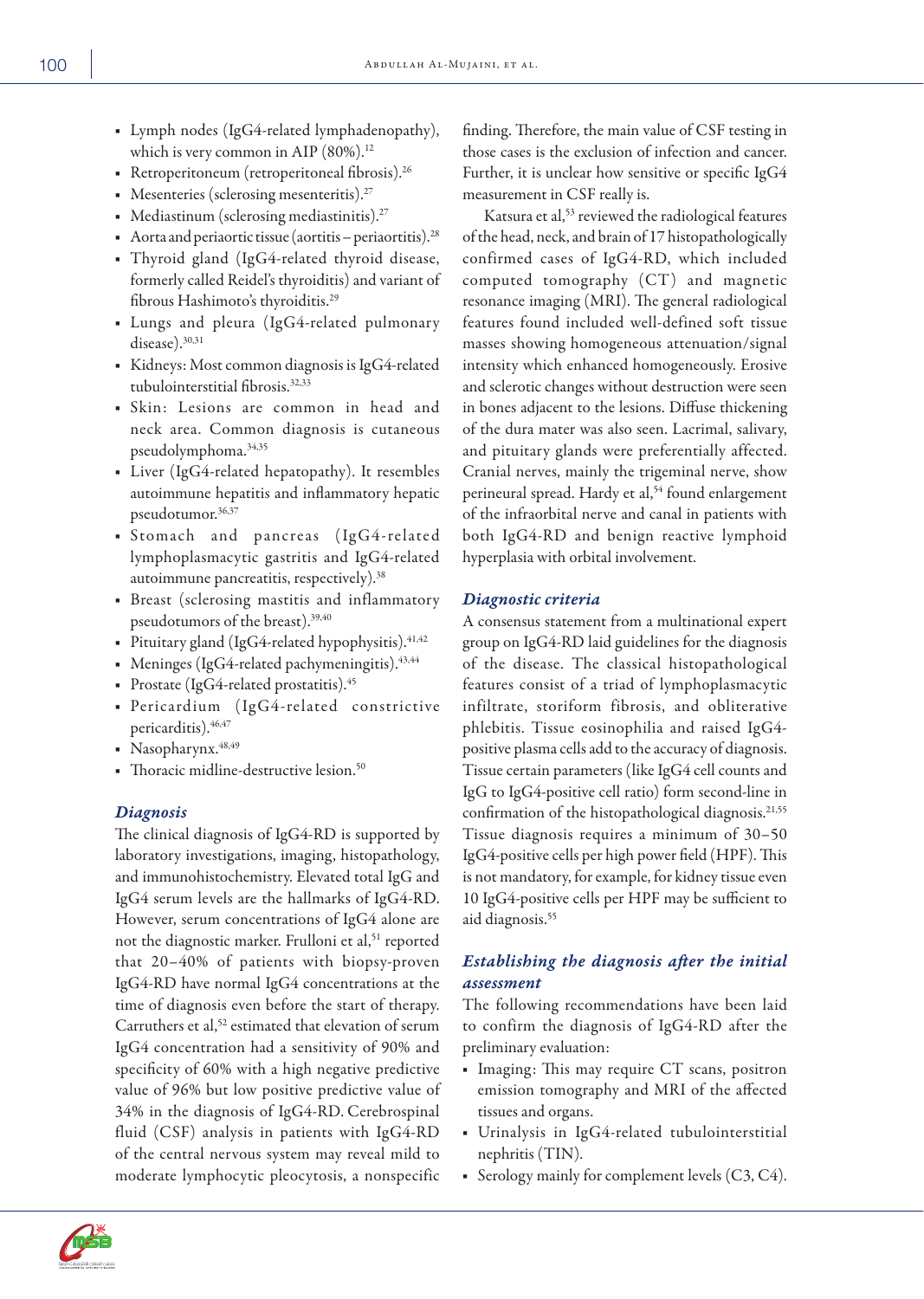Example: Low complement levels may strongly suggest IgG4-related TIN.

■ Allergic markers in IgE-related allergic diseases.

## *Management*

Since there are no clear guidelines for the treatment of IgG4-RD, the current approach to treat this entity is based on the experience of individual or group observation, case reports, and case series. The commonest subgroup that has been treated is AIP.5 The highest success rate has been achieved with rituximab, which causes B-cell depletion.56,57 Unfortunately, no randomized clinical trial has been conducted so far to evaluate the treatment modality for IgG4-RD as a whole or any of its subsets. The commonest and the safest drugs currently used are corticosteroids. The response to steroids is apparent within a few weeks in terms of symptomatic improvement, a reversal in the size of the masses, reduction in organ enlargement, improvement in organ function, and decrease in IgG4 serum levels. Such a response is not universal. Patients may take months to respond or not respond at all (e.g., those with severe fibrotic disease). An IgG4-RD responder index has been developed to elucidate the drug response clinically and find improvement in laboratory parameters.<sup>58</sup>

Patients with mild disease with mild 'symptoms and signs' like small lung nodules or mild lymphadenopathy may be observed only. However, patients with major organ disease with moderate to severe symptoms need to be treated. These include IgG4-related lacrimal gland disease, orbital masses with proptosis, submandibular and parotid gland involvement, IgG4-related tubulointerstitial nephritis, AIP, retroperitoneal fibrosis, and hydronephrosis. Treatment with prednisone, usually at a dose of approximately 40 mg/day is recommended. A response is frequently seen within two to four weeks and often sooner. Once a significant response is clinically evident in the affected organ system, the dose of glucocorticoids is gradually tapered, with a planned reduction over a two-month period, as tolerated, and the goal of discontinuing the medication entirely.

Rituximab is a safe, first-line treatment and effective alternative in patients who either have unacceptable side effects with the conventional dose of steroids or are resistant.<sup>5,49</sup> The main advantage of rituximab is it causes a reduction in serum IgG4 due

to B-cells without affecting other immunoglobulins. Rituximab also reduces the concentration of blood plasmablasts.

The second-line drugs also indicated as steroidsparing agents include azathioprine (2 mg/kg/day) and mycophenolate mofetil (up to 2.5 g/day).

#### *Prognosis*

The prognosis of IgG4-RD is not yet fully established. This is probably due to it being a new entity in the world of medicine. Some patients may show an improvement in signs and symptoms without specific treatment, but the majority of patients with chronic disease may relapse or not respond effectively. Stone et al,<sup>59</sup> reported an unfavorable prognosis with significant mortality and morbidity in IgG4 related diabetes mellitus, biliary obstruction, aortic aneurysms, cirrhosis, portal hypertension, and retroperitoneal fibrosis.28

## **CONCLUSION**

IgG4-RD is an amalgamation of inflammation against an autoimmune background. It is recognized as a common cause of inflammatory pseudotumor disorders affecting almost every organ or tissue in the body. It is likely of autoimmune mechanism and has a variable but usually progressive clinical course. The main characteristic features being the formation of tumor-like masses with IgG4-rich plasma cell lymphocytic tissue infiltrate and raised serum IgG4 levels. The common complication and sequel being fibrosis. The diagnosis is based on clinical presentation with a characteristic appearance on MRI and distinctive features on histopathological and immunohistochemical studies. Most appropriate treatment currently consists of steroids and immunosuppressants. IgG4-RD should always be considered by any clinician suspecting an inflammatory condition because, although it may be an uncommon disease, it is likely underdiagnosed.

## *Disclosure*

The authors declared no conflicts of interest. No funding was received for this study.

#### references

Stone JH, Khosroshahi A, Deshpande V, Chan JK, Heathcote JG, Aalberse R, et al. Recommendations for the nomenclature of IgG4-related disease and its individual organ system manifestations. Arthritis Rheum 2012 Oct;64(10):3061-3067.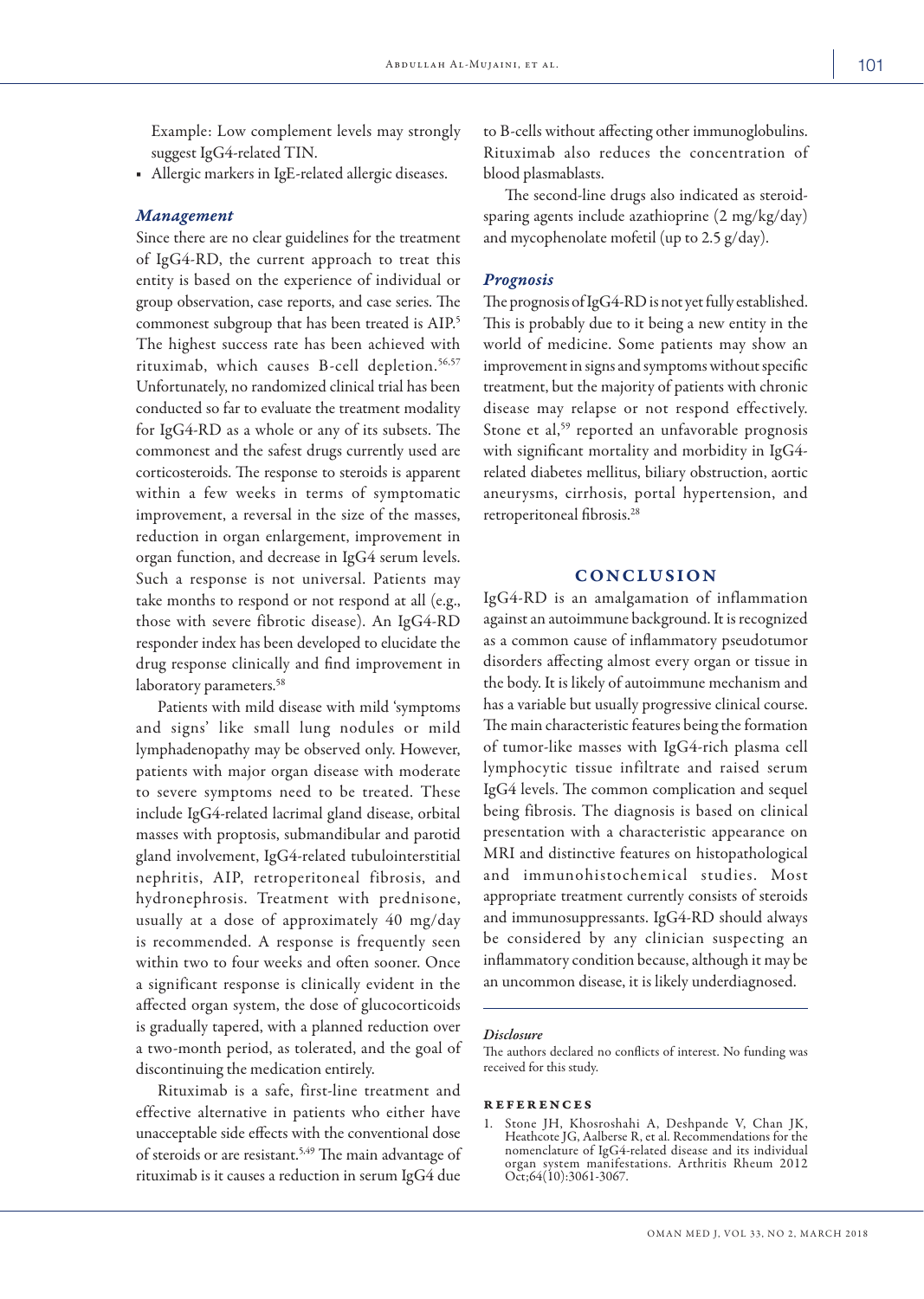- 
- 2. Wallace ZS, Carruthers MN, Khosroshahi A, Carruthers R, Shinagare S, Stemmer-Rachamimov A, et al. IgG4-related disease and hypertrophic pachymeningitis. Medicine (Baltimore) 2013 Jul;92(4):206-216.
- 3. Bateman AC, Deheragoda MG. IgG4-related systemic sclerosing disease - an emerging and under-diagnosed condition. Histopathology 2009 Oct;55(4):373-383.
- 4. Takeuchi M, Sato Y, Ohno K, Tanaka S, Takata K, Gion Y, et al. T helper 2 and regulatory T-cell cytokine production by mast cells: a key factor in the pathogenesis of IgG4 related disease. Mod Pathol 2014 Aug;27(8):1126-1136.
- 5. Khosroshahi A, Stone JH. Treatment approaches to IgG4 related systemic disease. Curr Opin Rheumatol 2011 Jan;23(1):67-71.
- 6. Thorne JE, Jabs DA, Qazi FA, Nguyen QD, Kempen JH, Dunn JP. Mycophenolate mofetil therapy for inflammatory eye disease. Ophthalmology 2005 Aug;112(8):1472-1477.
- 7. Sato Y, Kojima M, Takata K, Morito T, Asaoku H, Takeuchi T, et al. Systemic IgG4-related lymphadenopathy: a clinical and pathologic comparison to multicentric Castleman's disease. Mod Pathol 2009 Apr;22(4):589-599.
- 8. Takahashi H, Yamamoto M, Suzuki C, Naishiro Y, Shinomura Y, Imai K. The birthday of a new syndrome: IgG4-related diseases constitute a clinical entity. Autoimmun Rev 2010 Jul;9(9):591-594.
- 9. Sah RP, Chari ST, Pannala R, Sugumar A, Clain JE, Levy MJ, et al. Differences in clinical profile and relapse rate of type 1 versus type 2 autoimmune pancreatitis. Gastroenterology 2010 Jul;139(1):140-148, quiz e12-e13.
- 10. Hamano H, Arakura N, Muraki T, Ozaki Y, Kiyosawa K, Kawa S. Prevalence and distribution of extrapancreatic lesions complicating autoimmune pancreatitis. J Gastroenterol 2006 Dec;41(12):1197-1205.
- 11. Kubota T, Moritani S, Katayama M, Terasaki H. Ocular adnexal IgG4-related lymphoplasmacytic infiltrative disorder. Arch Ophthalmol 2010 May;128(5):577-584.
- 12. Plaza JA, Garrity JA, Dogan A, Ananthamurthy A, Witzig TE, Salomão DR. Orbital inflammation with IgG4-positive plasma cells: manifestation of IgG4 systemic disease. Arch Ophthalmol 2011 Apr;129(4):421-428.
- 13. Sato Y, Ohshima K, Ichimura K, Sato M, Yamadori I, Tanaka T, et al. Ocular adnexal IgG4-related disease has uniform clinicopathology. Pathol Int 2008 Aug;58(8):465-470.
- Takahira M, Kawano M, Zen Y, Minato H, Yamada K, Sugiyama K. IgG4-related chronic sclerosing dacryoadenitis. Arch Ophthalmol 2007 Nov;125(11):1575-1578.
- 15. Batra R, Mudhar HS, Sandramouli S. A unique case of IgG4 sclerosing dacryocystitis. Ophthal Plast Reconstr Surg 2012 May-Jun;28(3):e70-e72.
- 16. Kubota T, Moritani S, Yoshino T, Nagai H, Terasaki H. Ocular adnexal marginal zone B cell lymphoma infiltrated by IgG4-positive plasma cells. J Clin Pathol 2010 Dec;63(12):1059-1065.
- 17. Cheuk W, Yuen HK, Chan AC, Shih LY, Kuo TT, Ma MW, et al. Ocular adnexal lymphoma associated with IgG4+ chronic sclerosing dacryoadenitis: a previously undescribed complication of IgG4-related sclerosing disease. Am J Surg Pathol 2008 Aug; 32(8): 1159-1167.
- 18. Bijlsma WR, Hené RJ, Mourits MP, Kalmann R. Orbital mass as manifestation of Wegener's granulomatosis: an ophthalmologic diagnostic approach. Clin Exp Rheumatol 2011 Jan-Feb;29(1)(Suppl 64):S35-S39.
- 19. Yamamoto M, Takahashi H, Ohara M, Suzuki C, Naishiro Y, Yamamoto H, et al. A new conceptualization for Mikulicz's disease as an IgG4-related plasmacytic disease. Mod Rheumatol 2006;16(6):335-340.
- 20. Geyer JT, Deshpande V. IgG4-associated sialadenitis. Curr Opin Rheumatol 2011 Jan;23(1):95-101.
- 21. Masaki Y, Sugai S, Umehara H. IgG4-related diseases including Mikulicz's disease and sclerosing pancreatitis: diagnostic insights. J Rheumatol 2010 Jul;37(7):1380-1385.
- 22. Stone JH, Caruso PA, Deshpande V. Case records of the

Massachusetts General Hospital. Case 24-2009. A 26-yearold woman with painful swelling of the neck. N Engl J Med 2009 Jul;361(5):511-518.

- 23. Zen Y, Nakanuma Y. IgG4-related disease: a cross-sectional study of 114 cases. Am J Surg Pathol 2010 Dec;34(12):1812- 1819.
- 24. Mehta M, Jakobiec F, Fay A. Idiopathic fibroinflammatory disease of the face, eyelids, and periorbital membrane with immunoglobulin G4-positive plasma cells. Arch Pathol Lab Med 2009 Aug;133(8):1251-1255.
- 25. Wallace ZS, Khosroshahi A, Jakobiec FA, Deshpande V, Hatton MP, Ritter J, et al. IgG4-related systemic disease as a cause of "idiopathic" orbital inflammation, including orbital myositis, and trigeminal nerve involvement. Surv Ophthalmol 2012 Jan-Feb;57(1):26-33.
- 26. Neild GH, Rodriguez-Justo M, Wall C, Connolly JO. Hyper- IgG4disease: report and characterization of a new disease. BMC Med 2006;(6):4:23.
- 27. Chen TS, Montgomery EA. Are tumefactive lesions classified as sclerosing mesenteritis a subset of IgG4-related sclerosing disorders? J Clin Pathol 2008 Oct;61(10):1093-1097.
- 28. Zen Y, Onodera M, Inoue D, Kitao A, Matsui O, Nohara T, et al. Retroperitoneal fibrosis: a clinicopathologic study with respect to immunoglobulin G4. Am J Surg Pathol 2009 Dec;33(12):1833-1839.
- 29. Li Y, Nishihara E, Hirokawa M, Taniguchi E, Miyauchi A, Kakudo K. Distinct clinical, serological, and sonographic characteristics of hashimoto's thyroiditis based with and without IgG4-positive plasma cells. J Clin Endocrinol Metab 2010 Mar;95(3):1309-1317.
- 30. Zen Y, Inoue D, Kitao A, Onodera M, Abo H, Miyayama S, et al. IgG4-related lung and pleural disease: a clinicopathologic study of 21 cases. Am J Surg Pathol 2009 Dec;33(12):1886- 1893.
- 31. Inoue D, Zen Y, Abo H, Gabata T, Demachi H, Kobayashi T, et al. Immunoglobulin G4-related lung disease: CT findings with pathologic correlations. Radiology 2009 Apr;251(1):260-270.
- 32. Rudmik L, Trpkov K, Nash C, Kinnear S, Falck V, Dushinski J, et al. Autoimmune pancreatitis associated with renal lesions mimicking metastatic tumours. CMAJ 2006 Aug;175(4):367-369.
- 33. Saeki T, Nishi S, Imai N, Ito T, Yamazaki H, Kawano M, et al. Clinicopathological characteristics of patients with IgG4-related tubulointerstitial nephritis. Kidney Int 2010 Nov;78(10):1016-1023.
- 34. Cheuk W, Lee KC, Chong LY, Yuen ST, Chan JK. IgG4- related Sclerosing disease: a potential new etiology of cutaneous pseudolymphoma. Am J Surg Pathol 2009 Nov;33(11):1713-1719.
- 35. Ikeda T, Oka M, Shimizu H, Hatakeyama M, Kanki H, Kunisada M, et al. IgG4-related skin manifestations in patients with IgG4-related disease. Eur J Dermatol 2013 Apr;23(2):241-245.
- 36. Umemura T, Zen Y, Hamano H, Ichijo T, Kawa S, Nakanuma Y, et al. IgG4 associated autoimmune hepatitis: a differential diagnosis for classical autoimmune hepatitis. Gut 2007 Oct;56(10):1471-1472.
- 37. Zen Y, Fujii T, Sato Y, Masuda S, Nakanuma Y. Pathological classification of hepatic inflammatory pseudotumor with respect to IgG4-related disease. Mod Pathol 2007 Aug;20(8):884-894.
- 38. Uehara T, Hamano H, Kawa S, Sano K, Oki K, Kobayashi Y, et al. Chronic gastritis in the setting of autoimmune pancreatitis. Am J Surg Pathol 2010 Sep;34(9):1241-1249.
- 39. Cheuk W, Chan AC, Lam WL, Chow SM, Crowley P, Lloydd R, et al. IgG4-related sclerosing mastitis: description of a new member of the IgG4-related sclerosing diseases. Am J Surg Pathol 2009 Jul;33(7):1058-1064.
- 40. Zen Y, Kasahara Y, Horita K, Miyayama S, Miura S, Kitagawa S, et al. Inflammatory pseudotumor of the breast in a patient with a high serum IgG4 level: histologic